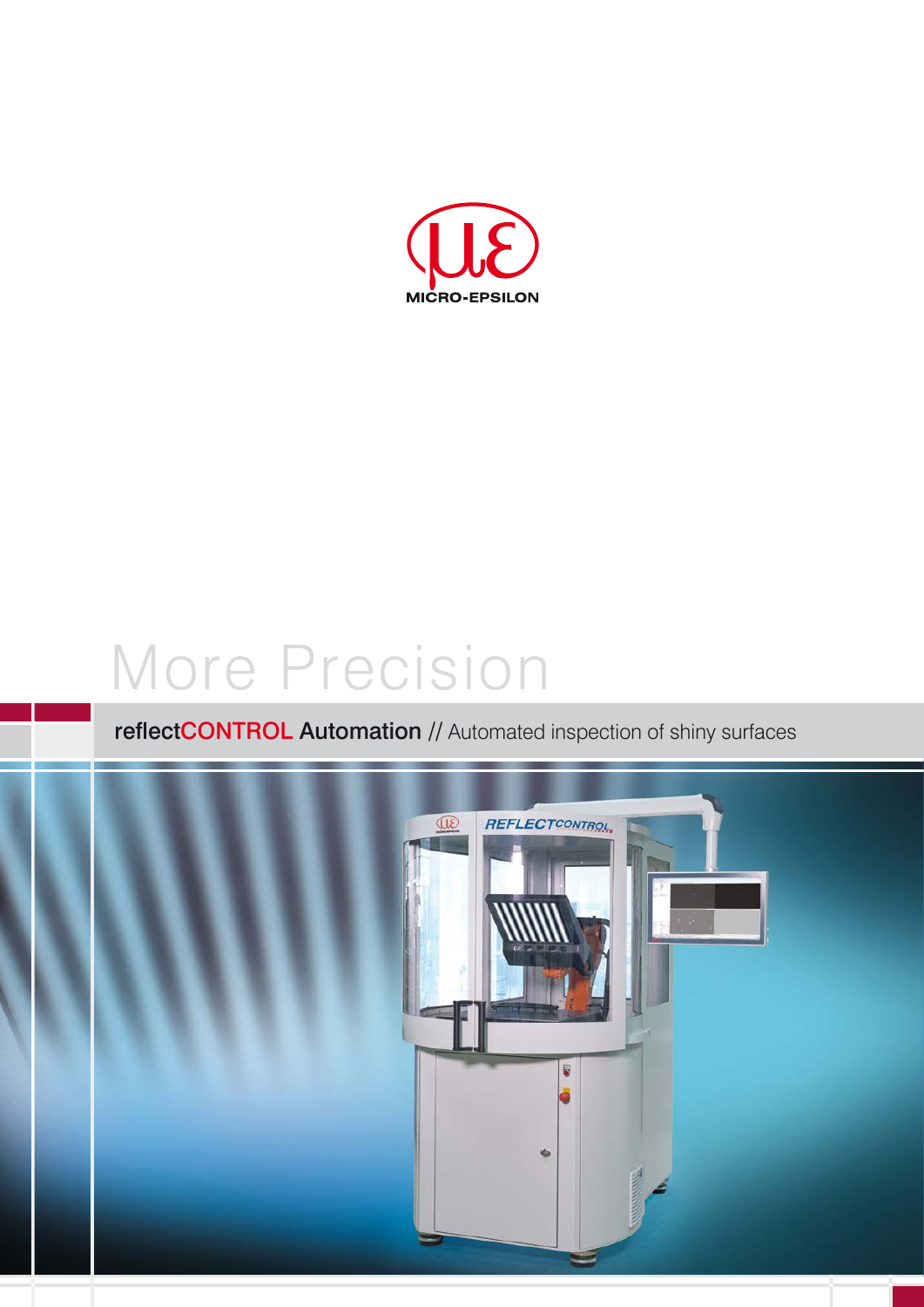## Inspection system for reflecting surfaces reflection of the reflectCONTROL Automation



- *Automatic inspection of the entire component in several measuring positions*
- *High speed inspection*
- *High lateral resolution*
- *Cost reduction due to reduced defect slippage compared to visual control*

## Surface inspection

In many areas, ever-increasing requirements are being placed on the quality and appearance of surfaces. Particularly with reflecting surfaces, faultless, high quality production is expected. The parts are often subjected to manual inspection, which can lead to defects being missed due to tiredness of the inspectors. reflectCONTROL Automation is designed for automatic surface inspection of components whose dimensions require several measuring positions.

The compact sensor outputs a striped pattern on the display. This striped pattern is mirrored over the surface of the measurement object into the sensor cameras. Any defects on the surface will cause deviations from this striped pattern, which are evaluated by software.

## Robot-guided measurement

The compact deflectometry sensor, which consists of a monitor for the striped pattern projection, as well as up to two cameras, is guided over the measurement object by a robot. The sensor enables the inspection of objects whose geometry requires several measuring positions.

Using the 3D model (CAD), the robot program is created. The robot guides the sensor over the relevant surfaces and inspects the surface. The defects found are evaluated and displayed in the 3D model.

## Scope of supply

- Complete system incl. robot, sensor & evaluation unit, housing
- Standard robot: Kuka Agilus KR 10 R1100 sixx
- Software package for the configuration and evaluation of measurements
- Customer-specific modifications on request



## Free feasibility study

In order to objectively evaluate your measurement task, Micro-Epsilon offers non-binding inspections of your boundary samples. Please feel free to contact us!

## Application examples:

- Automotive industry: attachments such as bumper and interior parts
- Electronics industry: tablet PCs, display glasses, etc.
- Generally: high-gloss parts with complex geometries



Amplitude image and the detected defect of the detected defect of the detected defect

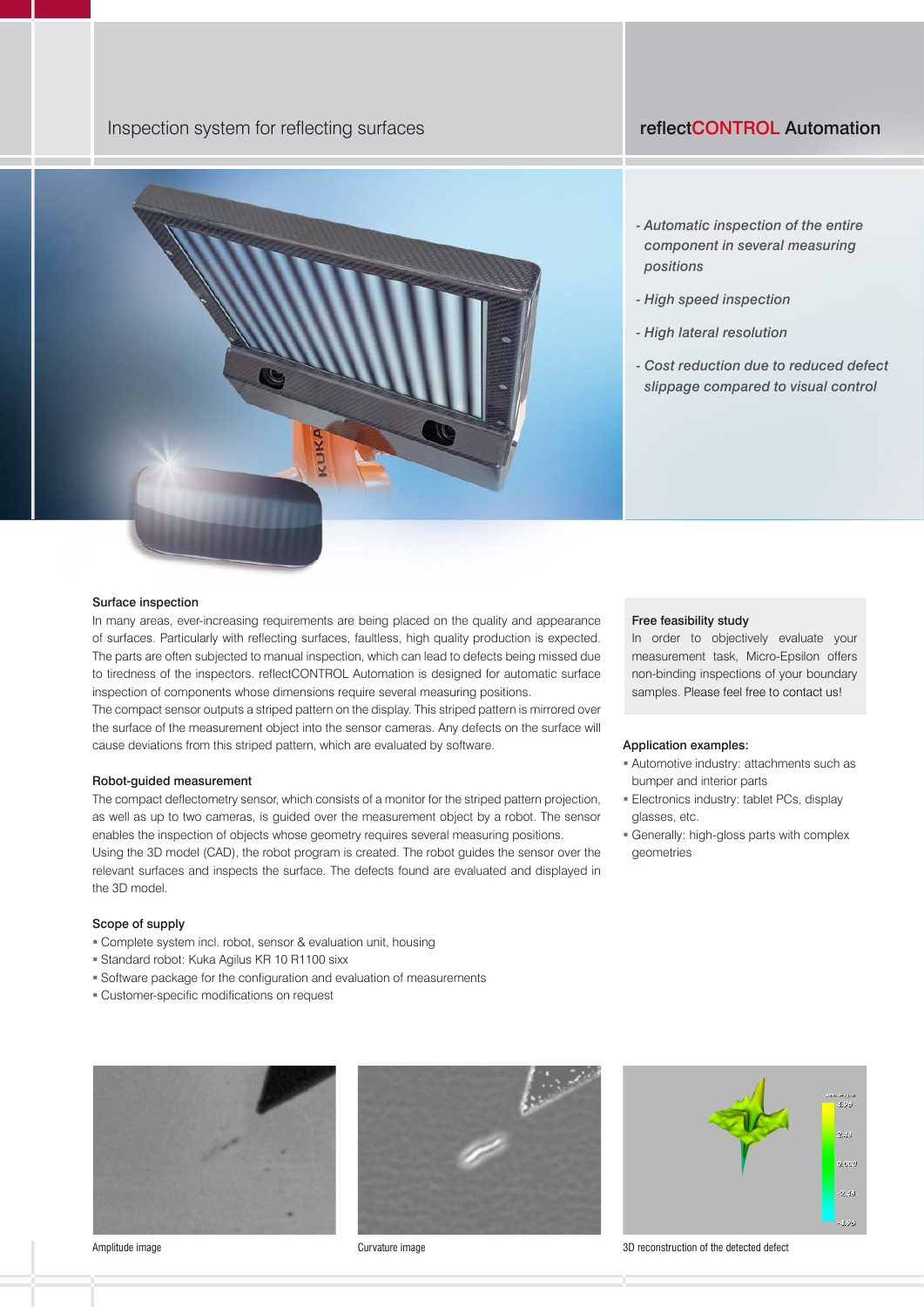

| Sensor                | RCS110-245                                       |
|-----------------------|--------------------------------------------------|
| Measuring field       | 245mm x 116mm                                    |
| Lateral resolution    | $>70 \mu m$                                      |
| Inspection rate       | <2 sec/measuring position                        |
| Weight                | approx. 7kg                                      |
| Robot                 | Kuka Agilus KR 10 R1100 sixx                     |
| Load capacity         | 10 <sub>kg</sub>                                 |
| Weight                | 54 <sub>kg</sub>                                 |
| Max. reach            | 1101mm                                           |
| Overall system        | reflectCONTROL Automation                        |
| Power supply          | 380/415V (50/60Hz, 16A)                          |
| Operating temperature | $+5^{\circ}$ C $+40^{\circ}$ C                   |
| Storage temperature   | $-10^{\circ}$ C $+60^{\circ}$ C                  |
| Relative air humidity | 10%  80% in declared temperature, non-condensing |
| Total weight          | approx. 800kg incl. housing                      |

## Related products:

- reflectCONTROL Compact: fully integrated system for the inspection & 3D reconstruction of reflecting surfaces
- reflectCONTROL PSS 8005.D / Automotive: system for
- paint defect control of the entire car bodywork

## Typical defects





Inclusion in the base paint











Paint drop